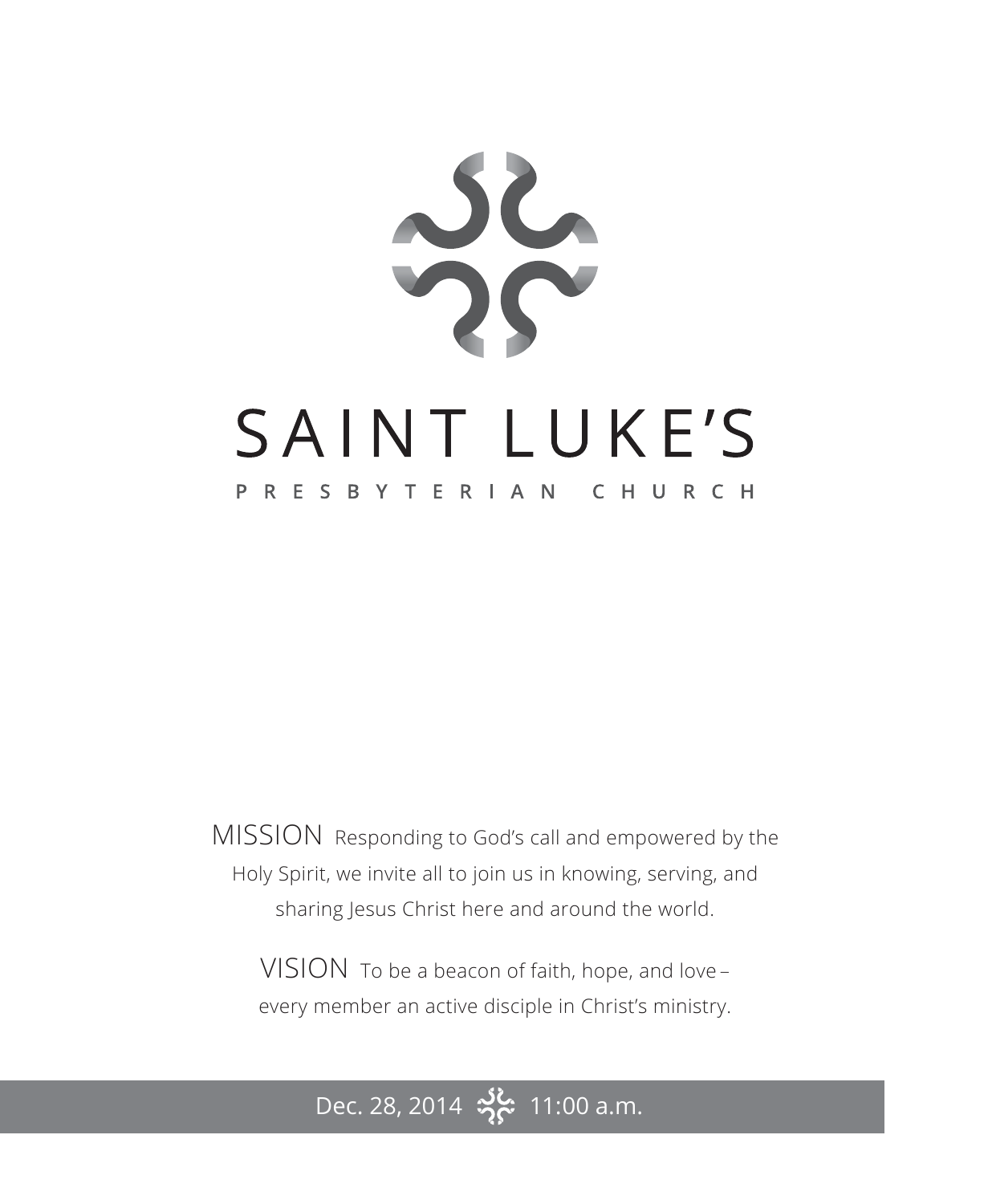

1978 Mount Vernon Road • Dunwoody, Georgia 30338 770.393.1424 • www.slpres.org

## **December 28, 2014 1st Sunday after Christmas**

#### **Liturgical Color:** White

*White is used on days we celebrate the redemptive work of Jesus Christ, such as Christmas, Easter and Communion Sundays.*

*The flowers are given by Jack, Niki, Thom and Emma Rabren in loving memory of Jack's mother, Janet Jermain Patton ("JP"), to honor her birthday (12/21) and celebrate her life on earth as well as in Heaven.*

#### **SUNDAY SCHEDULE**

**8:30 a.m.** Chapel Communion Service **9:30 a.m.** Sunday School **11:00 a.m.** Sanctuary Worship Service *Nursery available at all services & Sunday School*

#### **SERVING TODAY**

| Acolytes Supervisor, Cailin Thelen                 |                                                   |
|----------------------------------------------------|---------------------------------------------------|
| Thank you to Matthew Turnbull for serving on 12/21 |                                                   |
| <b>Chancel Guild</b> Stacey Kruse                  |                                                   |
|                                                    | <b>Continental Breakfast </b> Matthew Biggerstaff |
|                                                    |                                                   |
|                                                    | <b>Sound Crew Roby Price</b>                      |
|                                                    | <b>UshersCaptain, Mary Martin;</b>                |
|                                                    | Louanne Cutler, Becky & Tom Loftis, Billy Martin  |

#### **WELCOME, GUESTS!**

We are delighted you are worshiping with us!

**DURING** the Welcome, please print the requested information on the Friendship Pad and pass the Friendship Pad down the pew.

**AFTER** the worship service, please join Deacon Taylor Vivian, Elder Saralyn Hill, and our Pastors in the Narthex (Sanctuary lobby). They will answer questions and provide you with a Guest Packet and a loaf of freshly-baked bread.

**FOR MORE** information about our programs, ministries or membership, please contact one of our Pastors at 770.393.1424.

#### **THAT ALL MAY WORSHIP**

**ASSISTIVE** hearing devices, large print hymnals, large print bulletins and pew cushions are available. Please contact an usher for further assistance.



**CHILDREN** are a precious part of our church family, and we encourage all families to include them in worship. Worship notebooks are available on the back ledges of the sanctuary for preschool and elementary ages, and we invite all children to walk up for an age-appropriate message during "Tell Us Our Story" each week. After that time children are welcome to remain in worship, to play and hear a Bible story in child care (PreK and younger), or to learn more about our worship traditions in Faithful Friends (for K, 1st and 2nd grades).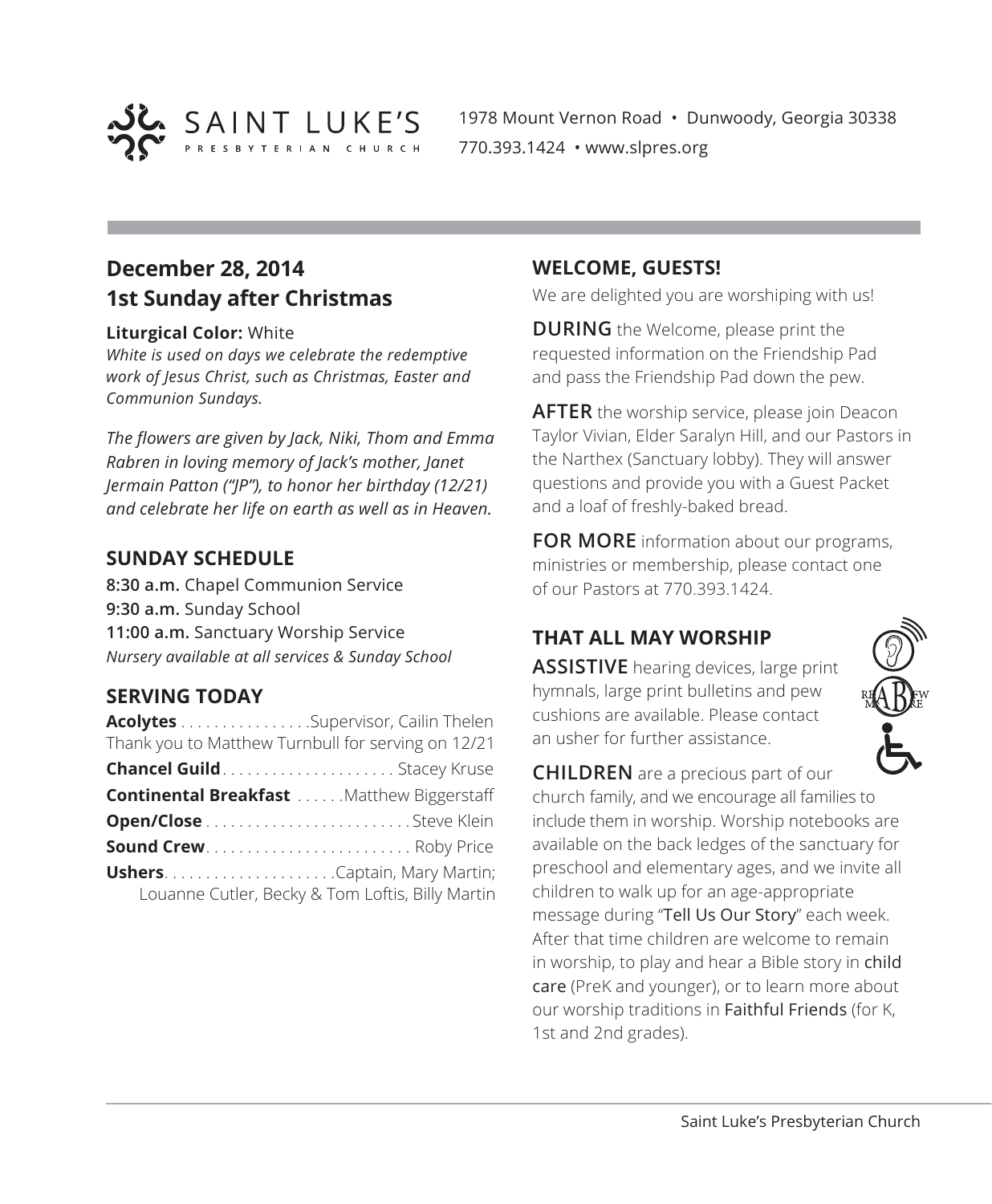### **In Preparation for Worship**

"Terror melting into wonder, then slipping into peace."

*Gregory Boyle, Tattoos on the Heart: The Power of Boundless Compassion*

**Gathering Prayer** Shannon Dill

သိုင်္

**Prelude Away in a Manger** *arr. Joel Raney* 

#### **Welcome & Passing of the Peace**

Leader: May the peace of Christ be with you. **People: And also with you.**

#### **Call to Worship**  \*

Leader: In Christ, the fullness of time **People: The Spirit and the Son are with us.**

Leader: As the beloved children of God we pray:

**People: Shine in our lives, Lord Jesus Christ.**

**All: Let us worship God.**

#### \* Hymn #22

Angels from the Realms of Glory *REGENT SQUARE* 

#### **Call to Confession**  \*

Leader: The Lord be with you. **People: And also with you.** Leader: Let us pray.

#### **Prayer of Confession**  \*

**God our Savior, we confess that we fail to live in Your light. You reveal Your saving love, but we hide Your love from others. You claim us as Your children, but we do not claim You as our God. Forgive us, God of grace. Let Your will be done in our lives so that we may live in peace according to Your word. Hear now our silent prayers …** *(time of silent confession)* Leader: Lord, in Your mercy,

**All: Hear our prayer, Amen.**

#### **Assurance of Forgiveness** \*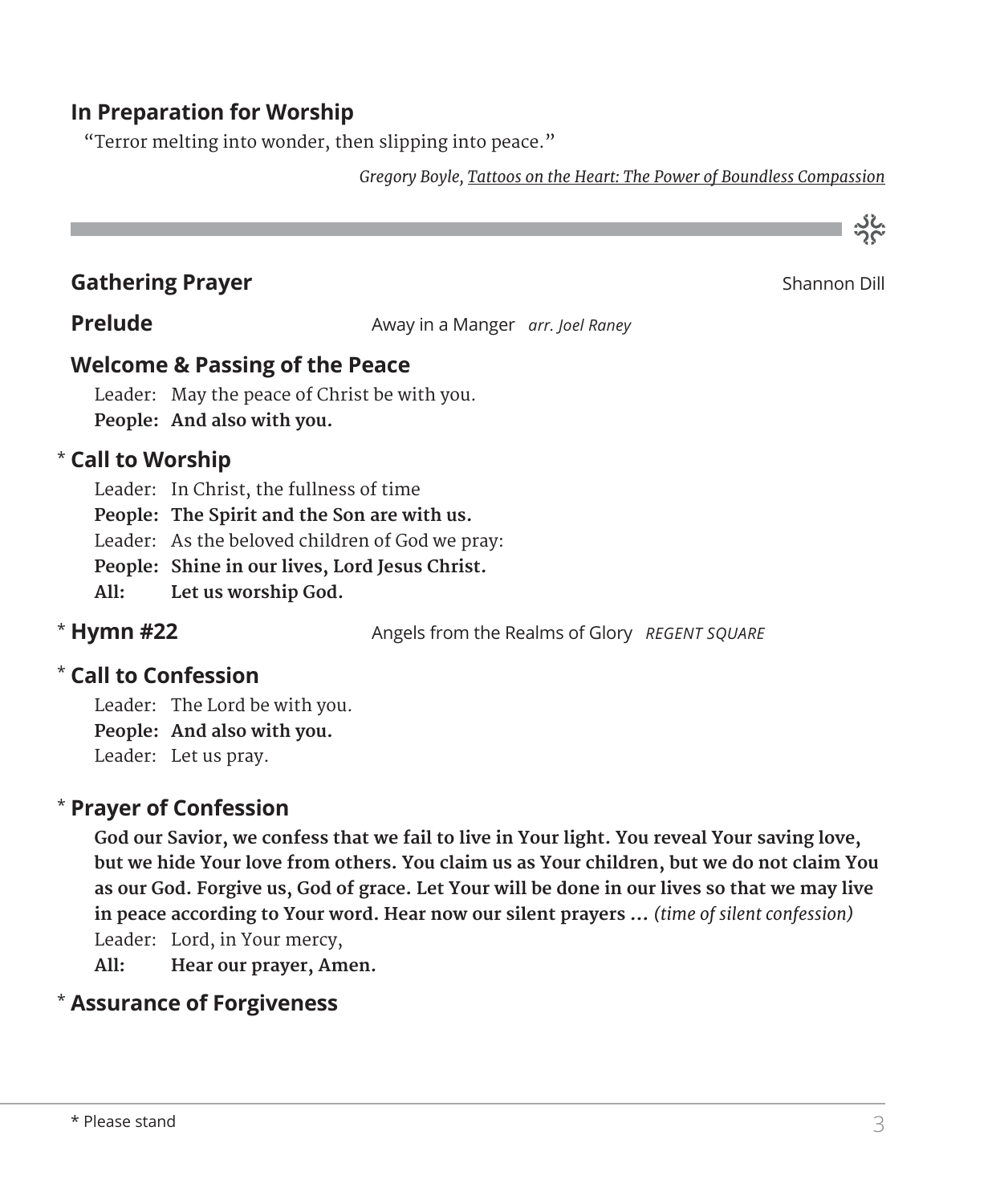#### **Tell Us Our Story** Shannon Dill

Parents may take their young children (through PreK) to our nursery. There will not be a **Faithful Friends** lesson this week or next week.

#### **Morning Prayer & The Lord's Prayer Phil Brown** Phil Brown

**Song of Praise** *GLORIA* \*

**Gloria in excelsis Deo. Gloria in excelsis Deo.**

 **Our Father Who art in heaven, hallowed be Thy name. Thy kingdom come, Thy will be done, on earth as it is in heaven. Give us this day our daily bread; and forgive us our debts, as we forgive our debtors; and lead us not into temptation, but deliver us from evil. For Thine is the kingdom and the power and the glory, forever. Amen.**

| <b>Old Testament Reading</b>  | Isaiah 61:10-62:3; page 650           | Janice Young      |
|-------------------------------|---------------------------------------|-------------------|
| Leader: The Word of the Lord. |                                       |                   |
| People: Thanks be to God.     |                                       |                   |
| <b>New Testament Reading</b>  | Luke 2:22-40; page 55                 |                   |
| Leader: The Word of the Lord. |                                       |                   |
| People: Thanks be to God.     |                                       |                   |
| Sermon                        |                                       | <b>Phil Brown</b> |
| <b>Hymn #38</b>               | It Came Upon the Midnight Clear CAROL |                   |
| Affirmation of Faith          | Apostles' Creed                       | Steve Vance       |
|                               |                                       |                   |

 **I believe in God, the Father Almighty, Maker of heaven and earth, and in Jesus Christ, His only Son our Lord; Who was conceived by the Holy Ghost, born of the Virgin Mary, suffered under Pontius Pilate; was crucified, dead, and buried; He descended into hell; the third day He rose again from the dead; He ascended into heaven, and sitteth on the right hand of God the Father Almighty; from thence He shall come to judge the quick and the dead. I believe in the Holy Ghost; the holy catholic church; the communion of saints; the forgiveness of sins; the resurrection of the body; and the life everlasting. Amen.**

**Offering** It Came Upon the Midnight Clear *arr. Larry Shackley* 

\*

\*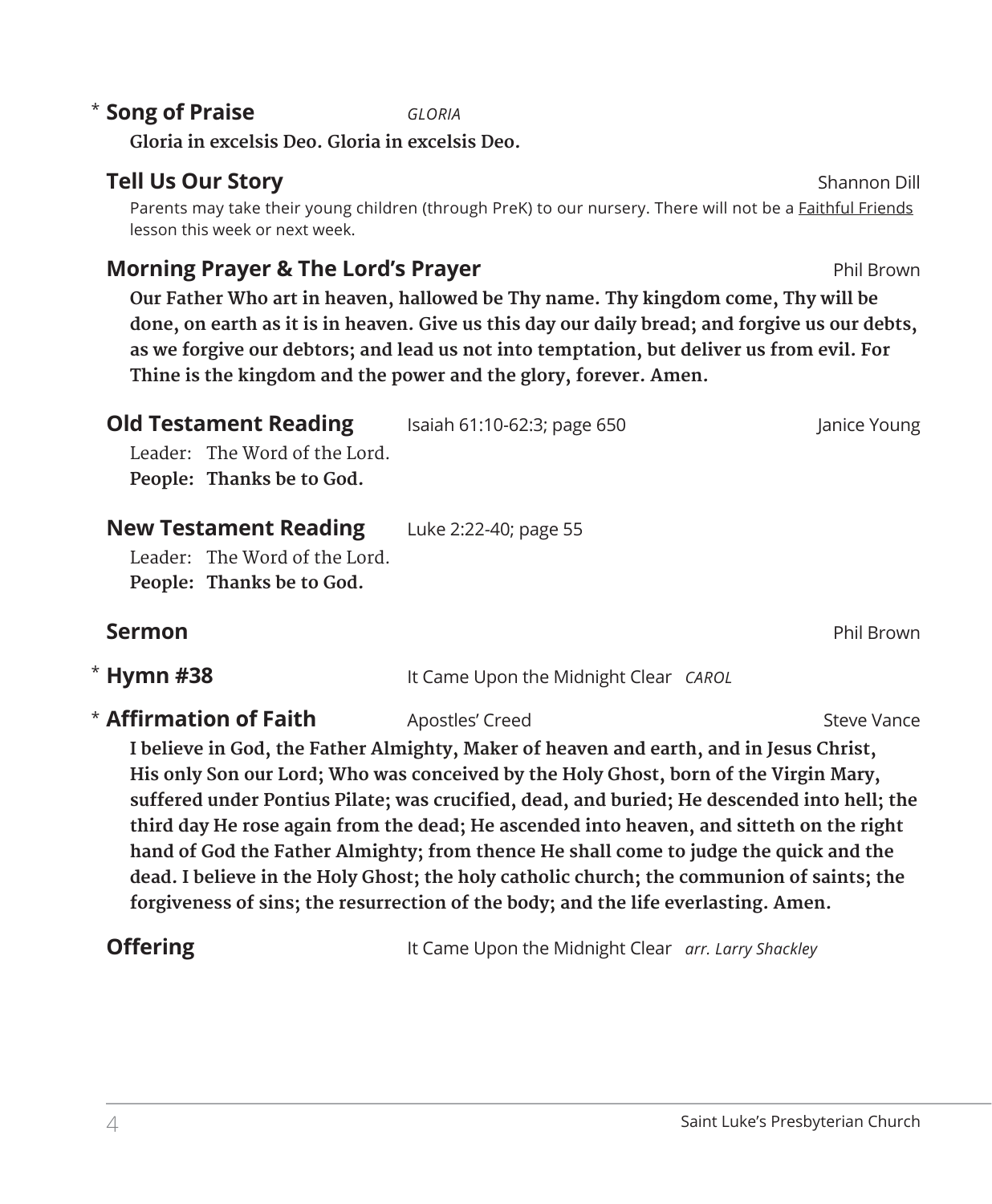

- \* **Prayer of Dedication**
- \* Hymn #29 **Hymn #29** Go Tell It on the Mountain *GO TELL IT*
- \* **Benediction**
- \* Postlude **Postlude** Joseph Dearest, Joseph Mine *arr. Mark Hayes*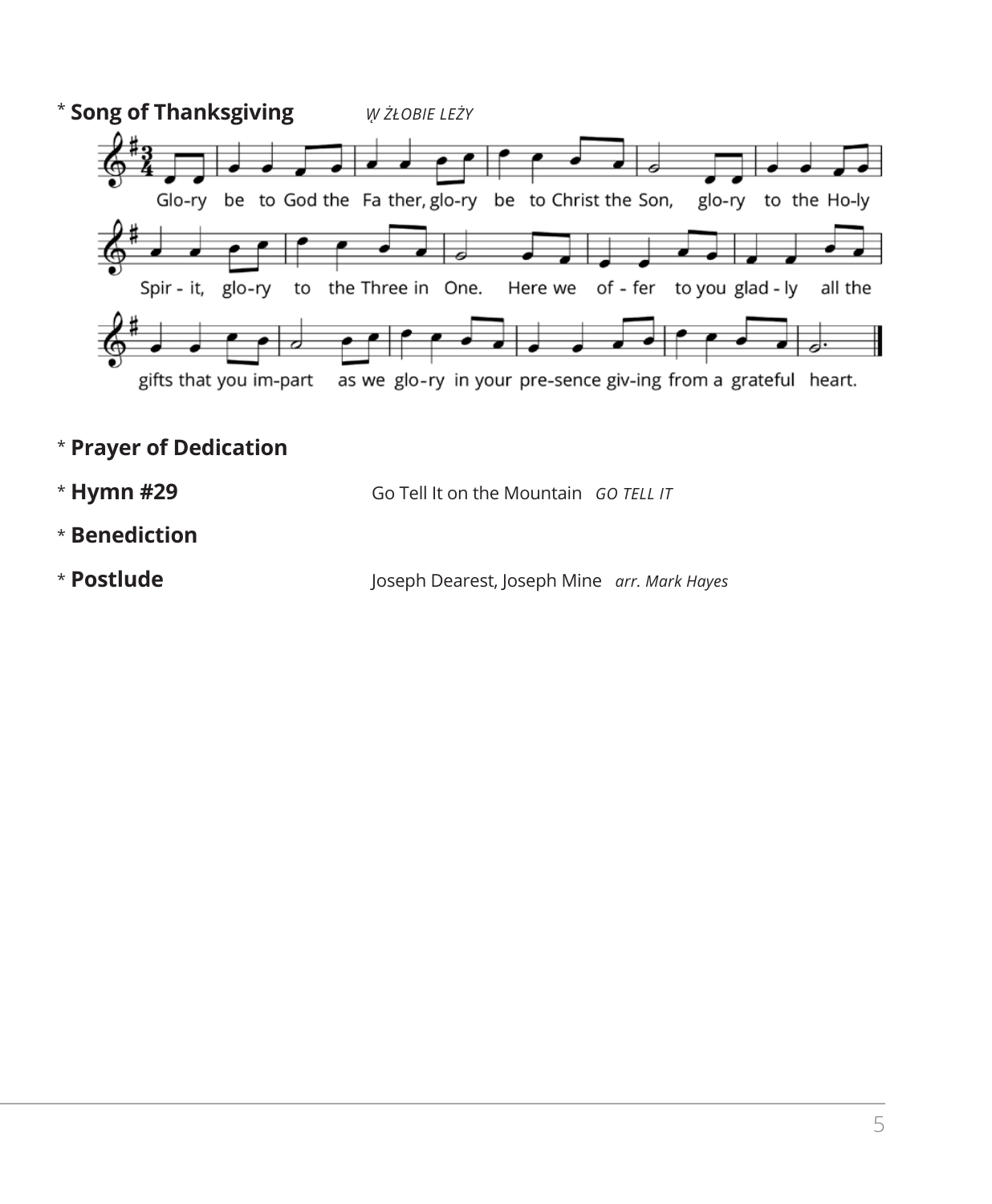#### **WELCOME, NEW MEMBERS!**

The following new members were presented during the11:00 Worship Service on Dec. 21:

| <b>Kelly Conn</b><br>5858 Spalding Drive<br>Peachtree Corners, GA 30092<br>404-993-9506<br>kellykconn@comcast.net                                  | Deacon: Katherine Robeson                             |
|----------------------------------------------------------------------------------------------------------------------------------------------------|-------------------------------------------------------|
| Julie Erickson (Eric)<br>1790 Withmere Way<br>Dunwoody, GA 30338<br>414 573 4284<br>julerickson@att.net                                            | Children: Ian, Grant & Cole<br>Deacon: Joanna Mangum  |
| Rob Price (Jennifer)<br>5377 Trowbridge Drive<br>Dunwoody, GA 30338<br>770 913 0566<br>Robert.price2@CH2M.com                                      | Children: Hannah & Sophie                             |
| <b>Susie Ruddle</b> (Stephen Saunders)<br>3602 Cape York Trace<br>Alpharetta, GA 30022<br>404-375-9071<br>suzanneruddle@comcast.net                | Children: Anna & Kate<br>Deacon: Stacey Kruse         |
| <b>David &amp; Andrea Stewart</b><br>1305 Countryside Place NE<br>Smyrna, GA 30080-8245<br>404-312-1259<br>Davidistewart108@bellsouth.net          |                                                       |
| Scott & Jessica Zannini<br>133 Summer Dr NE<br>Atlanta, GA 30328-6014<br>770-508-3413<br>Jessica: Trammell13@gmail.com<br>Scott: Zekejr7@gmail.com | Children: Gabriella & Benicio<br>Deacon: Shawn Hamlin |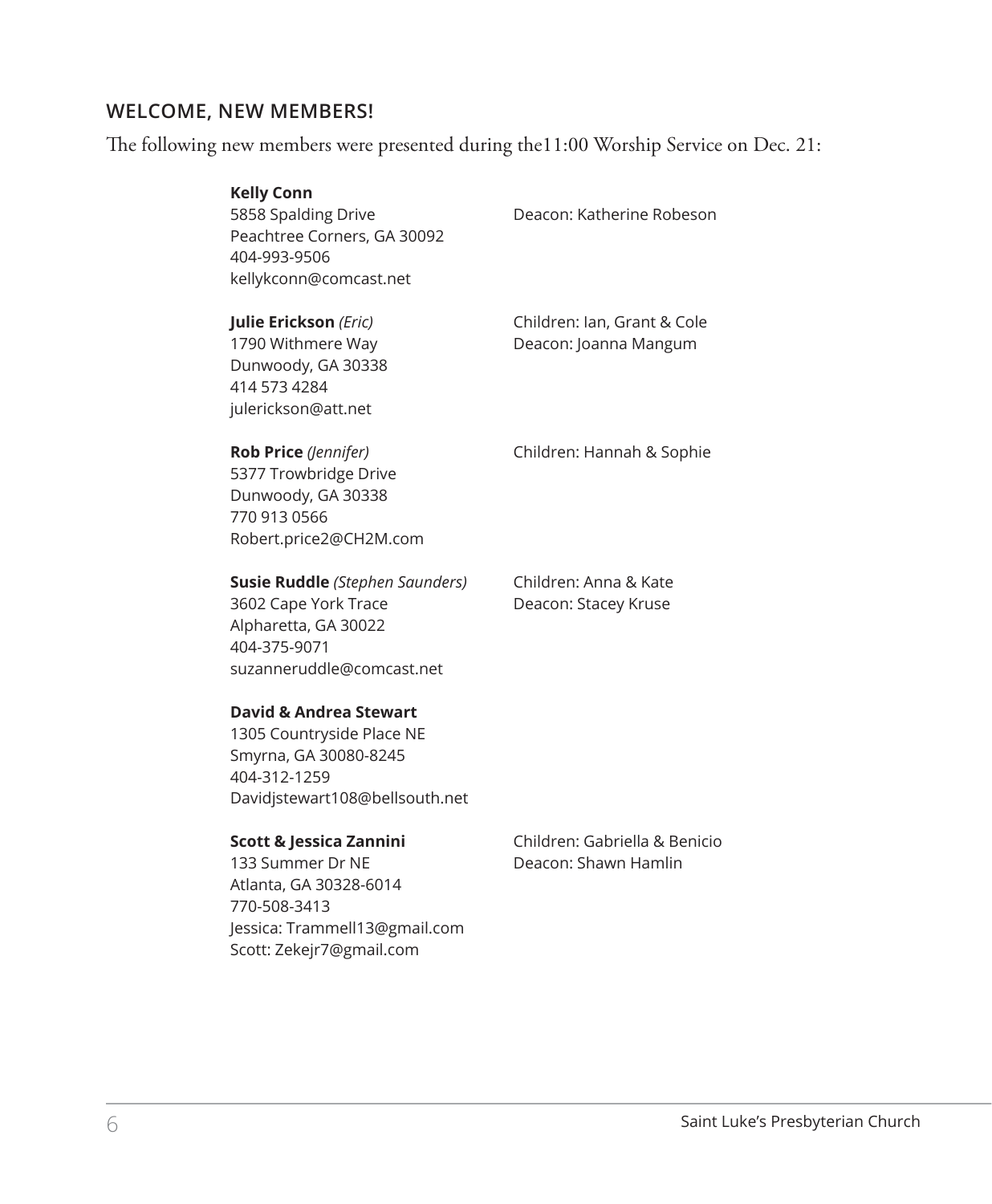

#### **Music Ministry**

Clair Maxwell: clairmaxwell@slpres.org / 770.393.1424 ext. 227

**GIVE THE GIFT OF MUSIC** Consider donating one or more copies of the new Presbyterian hymnal, *Glory to God,* in honor or memory of loved ones as a unique and meaningful Christmas gift. The cost is \$20 per hymnal, and it is an enduring way to contribute to the worship and musical life of this congregation for years to come. Contact Liz Catlett or Clair Maxwell in the church office to make your contributions, and plan to be a part of the hymnal dedication and celebration on Sun., Feb. 8, 2015 at 4 p.m.

**FRIENDS OF MUSIC** We gratefully appreciate your financial support of the Celebrate the Arts concert series at any level. If you would like to make a contribution and become a Friends of Music patron, please contact Clair for more information or donate online at slpres.org.



#### **Adult Ministry**

Shannon Dill: shannondill@slpres.org / 770.393.1424 ext. 229

**ADULT SUNDAY SCHOOL CLASSES** meet most Sundays from 9:30-10:30 a.m. The Story of the Bible Rm 145 FINCH (Families in Christ) Rm 203 Seasons of the Spirit Rm 231 & 233 Faith Foundations Rm 232 Soul Food Rm 234 & 236

**DISCIPLE IV CLASS** Tues. from 7-9 p.m. in the Session room. (No class Dec. 23 & Dec. 30).

**FRIDAY MORNING MEN'S BIBLE STUDY**  Fellowship and Bible study every Fri. from

6:40-8 a.m. in the Parlor with Dan Joyce.

# **Youth Connection**

Phil Brown: philbrown@slpres.org / 770.393.1424 ext. 238

| <b>DEC. 28</b> | (No Sunday School; No Youth Group)                                       |
|----------------|--------------------------------------------------------------------------|
| IAN.4          | <b>9:30 a.m.</b> Meet in the Youth rooms and go to <b>Dunkin' Donuts</b> |
|                | (No Youth Group)                                                         |

**JAN. 11 9:30 -10:30 a.m. Sunday School 5:00-7:00 p.m. Youth Group**

... knowing, serving, and sharing Jesus Christ here and around the world  $\sim$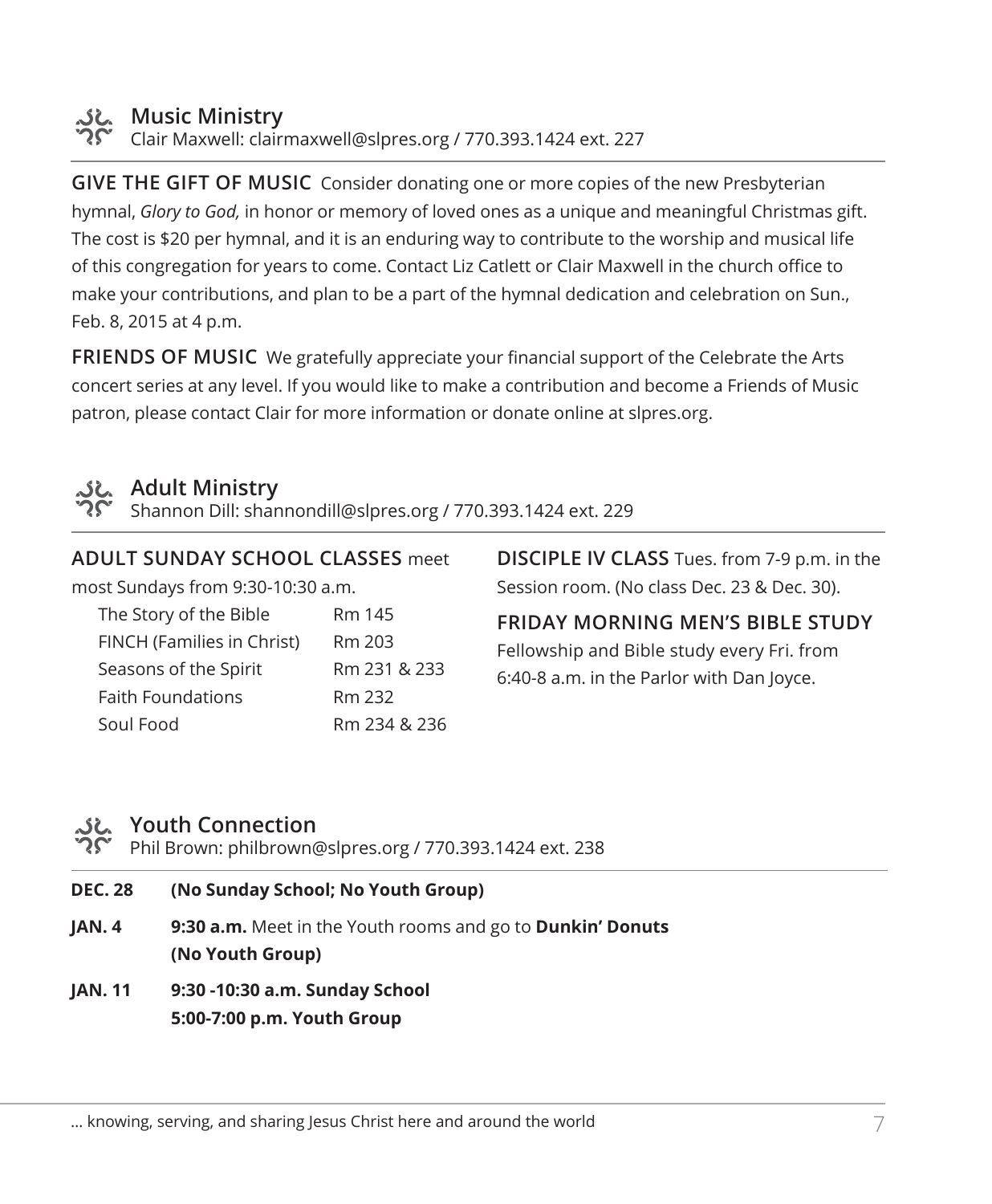**REGISTER NOW** for **MOUNTAIN T.O.P. FAMILY WEEKENDS** Your family has a unique opportunity to serve families in the Cumberland Mountains through working and worshiping together. You'll arrive Fri. evening, work in the community on Sat., worship Sat. evening, and leave Sun. morning after breakfast. Projects are based on the skills of family members and the expressed needs of the families we work with. Spaces fill up very quickly, so sign up today at http://mountain-top.org/ family-weekend/family-weekend-application, or contact Shannon Dill with questions. 12 & under: \$50; 13 & up: \$60; \$200 max per family. 2015 Dates: **March 27-29** or **April 10-12.**

#### **YUCATAN PENINSULA MISSION TRIP!**

Our second trip to the Yucatan Peninsula is set for July 5-12, 2015, for a week of working side-by-side with our friends at Accion Ministries (friendsofaccion.org)! We will stay in a lovely local hotel in the historic town of Valladolid. This trip is open to adults of all ages and youth (completed 6th grade and up) traveling with at least one parent. Please contact Shannon if you are interested in participating or learning more about this unique experience!

**R.O.C.K. (REACHING OUT THROUGH CROCHETING & KNITTING)** Men and women of any age and skill level are welcome to join us every Wed., 10 a.m. to Noon in the Parlor.

**HELPING HANDS** This ministry matches short term needs (like setting up a computer, driving a member to an appointment, changing light bulbs) with available resources (your time and talents). If you can help, contact Rebecca Strickland: rebstrick@gmail.com, 404.664.5392. If you need a Helping Hand, contact your Deacon.

**MEAL MINISTRY** provides meals for members recovering from a surgery or illness, suffering the loss of a loved one, or celebrating a birth or adoption. If you are interested in delivering a meal or would like more info, please contact Krissy Williams: kcwills7104@yahoo.com.

**SAVE THE DATE!** Saint Luke's annual women's retreat is coming! March 6-8, 2015 at a new location: the Dillard House. Comfortable accommodations and delicious food. Join us for study, fellowship, and fun. We'll get things rolling with a reception on Friday late afternoon and finish with worship on Sunday morning. Catch up with old friends and make new ones. Come be part of this special weekend! Further details and registration info to come.

**PRESBYTERIAN WOMEN** Circle meetings are held monthly in the Parlor the second Mon. at 9:30 a.m. (childcare available) and 7 p.m., and second Tue. at 9:30 a.m. Christy Keohane: christykeohane@yahoo.com.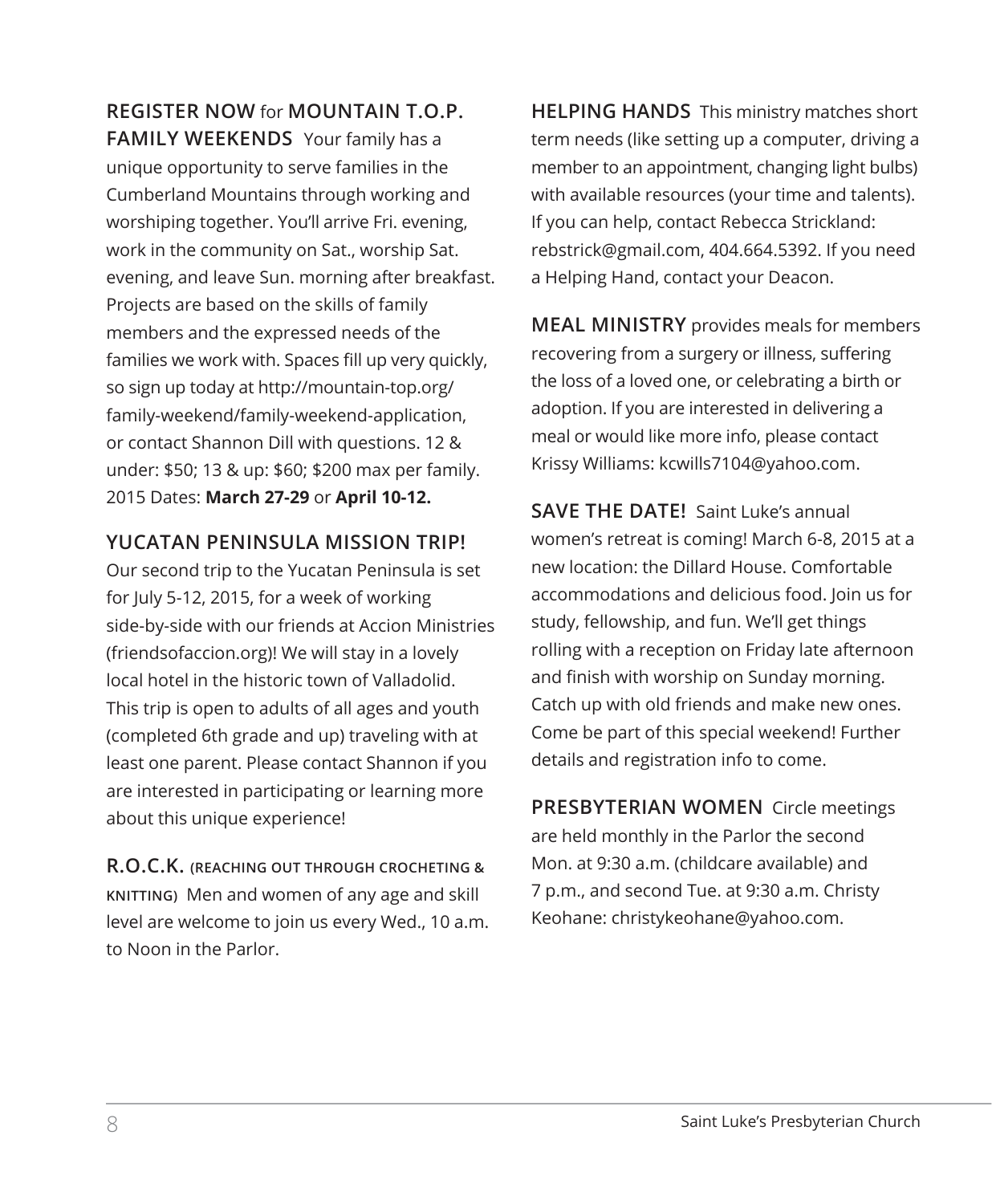**BE A TARTAN TROT SPONSOR!** We need your help to put on a successful race. All race proceeds go directly to Youth Mission and Saint Luke's Outreach. Pledge cards are available in the lobby and on the website: tartantrot.com.

**THE PEW RACK COMMITTEE** would like to add a few members to our group. It involves keeping the racks on the backs of the pews filled and straight for each Sunday in your particular month. Please contact Jean Kammerer at 770-522-9612 or kammererj@bellsouth.net.

**MEN'S BREAKFAST** Make way for 2015! Time for the annual legislative update. Plan to enjoy a delicious breakfast on **Jan. 10**, 2015 at 8 a.m. and tune in to the messages from Wendell Willard, Tom Taylor and Fran Millar. They will be with us to to share their thoughts about the upcoming state legislative session. Come hear what they have to say while feasting and fellowshipping. Questions? Contact Daryl Moore: 770-395-6278, 404-8993-6203, ddmoore@yahoo.com .

#### **FITNESS OPPORTUNITIES**

> **CHRISTIAN MUSIC ZUMBA** Thurs., 7-8:00 p.m.; \$6 per class. Ciara Simone: CiaraSimone@ yahoo.com / 404.454.7869.

> **TAI CHI** Tues. & Thurs., 12:30-1:30 p.m.; \$10 per class. Sam Evans: educcons@aol.com / 678.650.2399.

**SERVING THE HOMELESS** We have two opportunities each month to serve the homeless in our community. This is a great way for families, clubs and small groups to get involved. Please sign up on the lobby bulletin board or call Al Bridges at 770.394.6581.

- **> JOURNEY NIGHT SHELTER** Provide dinner for approx. 26 homeless men on the fourth Sunday each month.
- **> INTERFAITH OUTREACH HOME (IOH)** provide and deliver meals on the third Thursday of each month *(reimbursable)*.

### **(STILL) ON A MISSION FOR MITTENS**

Again this year, PW is collecting mittens for children and adults to be given to the shelters where the sandwich project sandwiches will be distributed. There is a box in the lobby for your donations. All sizes are needed and appreciated.

**BUY SOME, SHARE ONE** Support local food pantries by buying an extra item every time you go to the grocery store! Donations are collected in the main lobby. Donations go to the Interfaith Outreach Home (IOH) and Community Assistance Center (CAC).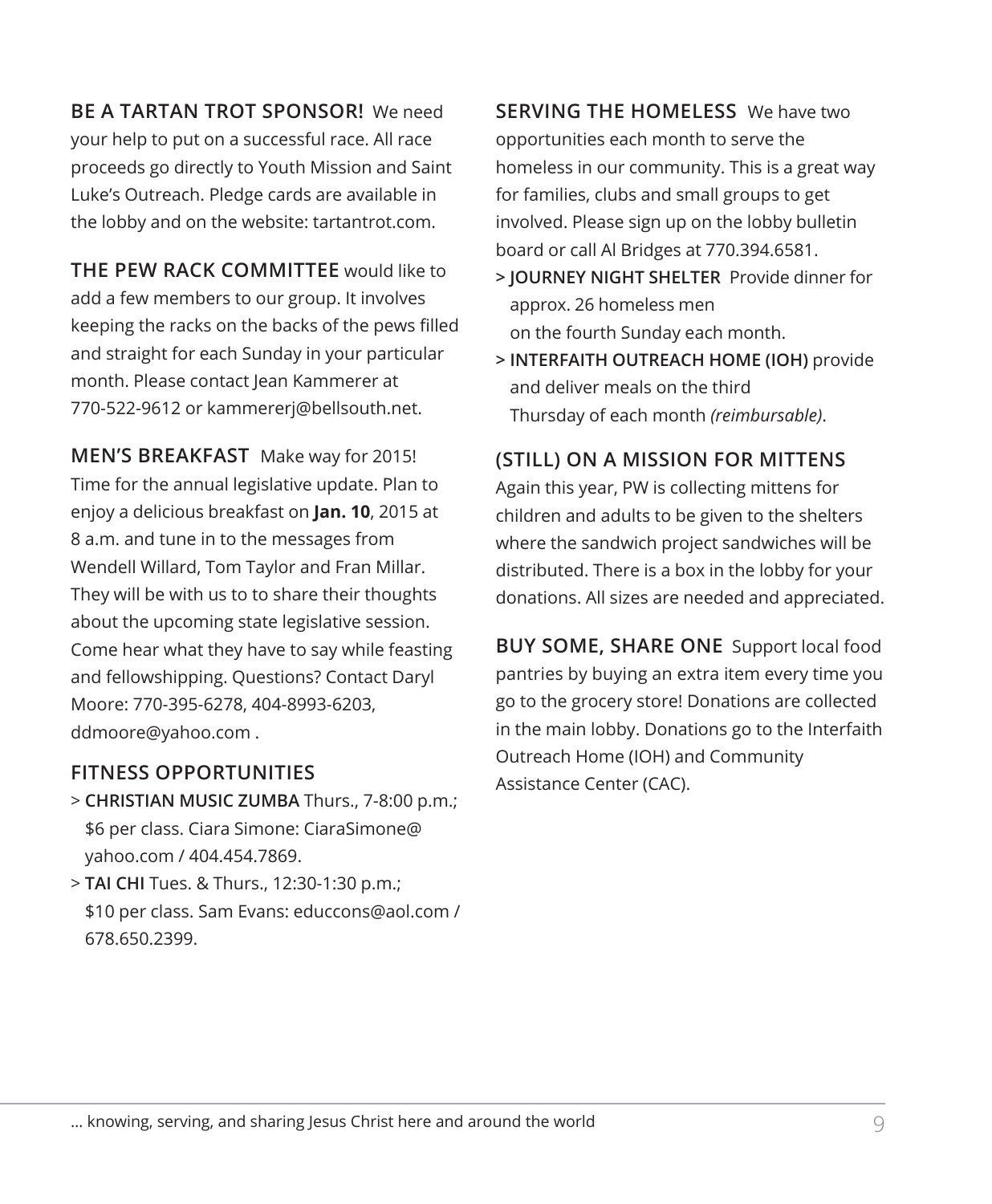# SAINT LUKE'S LITTLE SAINTS **PRESCHOOL & KINDERGARTEN**

Registration for the 2015-2016 school year will take place in the following order: **January 20: Church Members**

#### **January 21: Current Families / January 22: New Community Families**

Our website is full of information about our church weekday school program. Please call Carol Perry to schedule tours and classroom observations. We would love for your Little Saint to join us! 770.393.1424, x240

**STAY & PLAY ON FRIDAYS** Saint Luke's Little Saints offers a program called "Stay & Play" for preschoolers on Fri. mornings, 9:15 a.m.–12:15 p.m. Church members: pick up a copy of your *Child Authorization Form* for Children's Ministries (available in the CE office) for quick registration. Contact Carol Perry, 770.393.1424, ext. 240.

#### **ADDITIONAL POINSETTIA DONATIONS:**

Given by The Strickland Family, in Honor of Ginger & Nelson DeBrosse and Donita & Leroy Strickland.

Given by The Strickland Family, in Memory of Ron Curylo and our grandparents.

Given by Lou LaMotte, in Memory of Lila Jean LaMotte.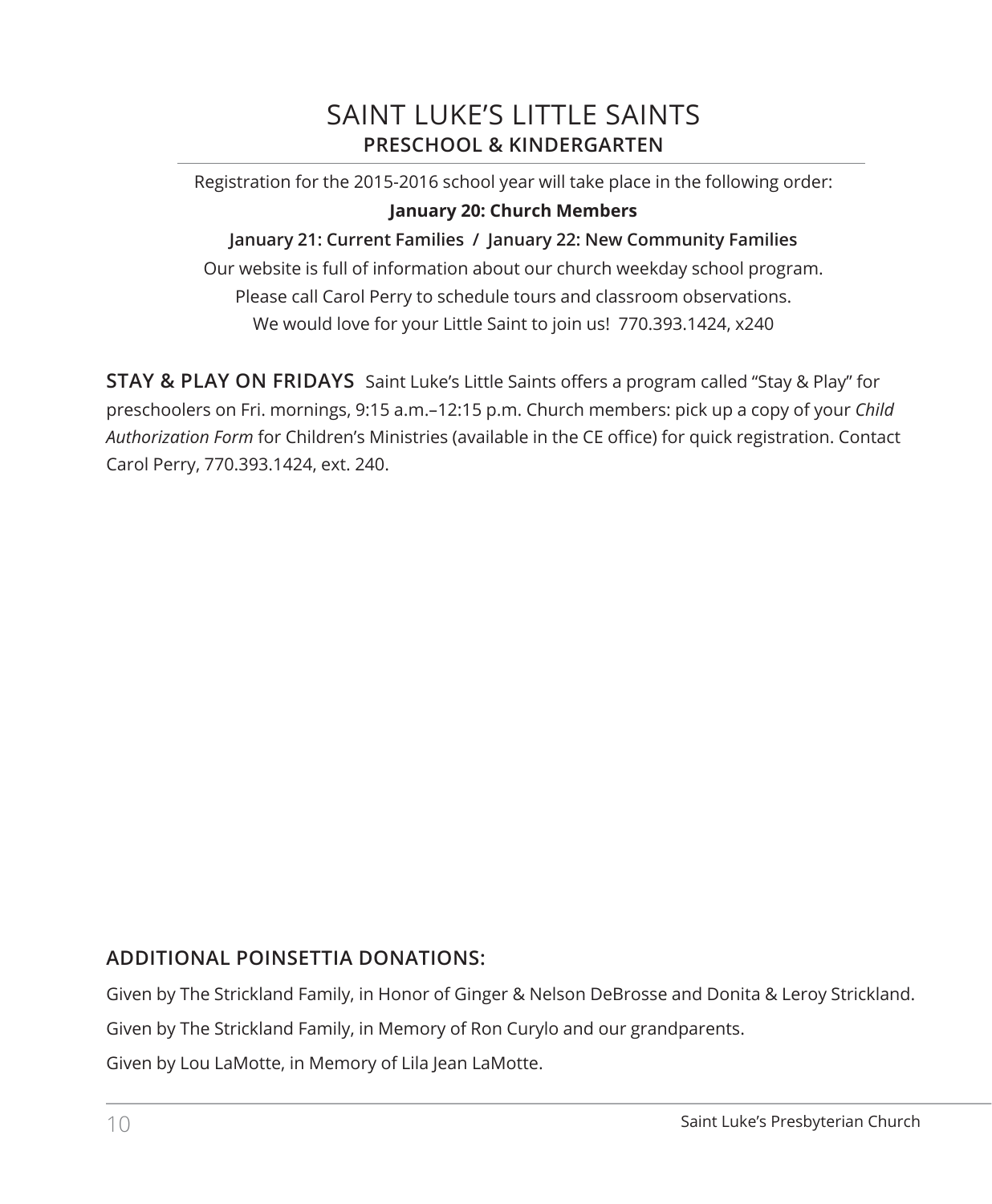Service Opportunities on Sundays

| cailinthelen@gmail.com<br>2nd-8th Graders; training required. SIGN UP: http://acolytes.slpres.org                                                                                                                                                   |
|-----------------------------------------------------------------------------------------------------------------------------------------------------------------------------------------------------------------------------------------------------|
| triciaigleheart@gmail.com                                                                                                                                                                                                                           |
|                                                                                                                                                                                                                                                     |
| megwallace24@gmail.com<br>Bring breakfast on Sunday morning (reimbursable).<br>SIGN UP: http://breakfast.slpres.org                                                                                                                                 |
| FAITHFUL FRIENDS. Catherine Anne Thomas: 770.393.1424 x228<br>cathomas@slpres.org<br>Lead our K, 1st & 2nd Graders during the 11:00 service, after "Tell Us Our Story."<br>Materials & lessons provided. SIGN UP: http://faithfulfriends.slpres.org |
| FLOWERS. Celeste Fischer: 404.434.8099 / Faye Cashwell: 770.409.1960<br>Flowers for the Sanctuary can be given in honor/memory of someone<br>or a special event. SIGN UP: Lobby Bulletin Board; \$80                                                |
| megwallace24@gmail.com<br>SIGN UP: http://greeter.slpres.org                                                                                                                                                                                        |
| RobyPrice@slpres.org<br>Training required. SIGN UP: http://soundcrew.slpres.org                                                                                                                                                                     |
|                                                                                                                                                                                                                                                     |

#### **Saint Luke's holiday schedule:**

Dec. 31 8:30 a.m.-2:00 p.m.

Jan. 1-2 Closed

If you have an emergency, please call one of the pastors.